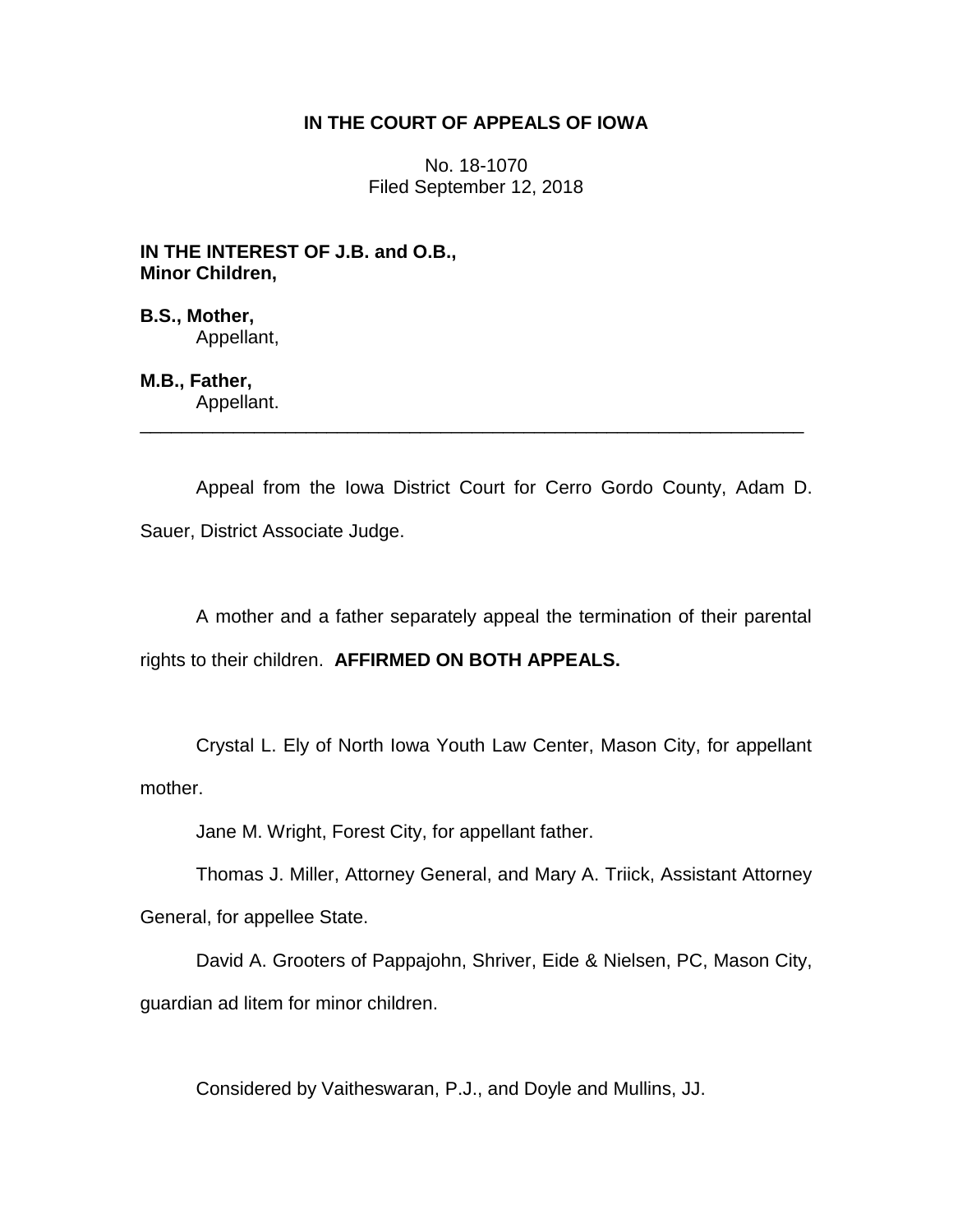**DOYLE, Judge.**

A mother and a father separately appeal the termination of their parental rights to their children pursuant to Iowa Code section 232.116(1)(h) (2018). We review termination proceedings de novo. *See In re A.M*., 843 N.W.2d 100, 110 (Iowa 2014). We are not bound by the juvenile court's findings of fact, although we give them weight, especially those concerning witness credibility. *See id.*

The parents first contend the juvenile court improperly considered information in the child-in-need-of-assistance (CINA) file in determining clear and convincing evidence established the grounds for termination under section 232.116(1)(h). Specifically, they claim the CINA files were not presented at trial, the State never requested the juvenile court take judicial notice of the files, and they did not have an opportunity to be heard on the question of whether judicial notice should be taken. The State counters that error has not been preserved for our review because any error alleged was never raised to the juvenile court. *See In re A.B.*, 815 N.W.2d 764, 773 (Iowa 2012) ("[T]he general rule that appellate arguments must first be raised in the trial court applies to CINA and termination of parental rights cases."); *In re A.M.H*., 516 N.W.2d 867, 872 (Iowa 1994) (holding a parent waives error by failing to file a timely motion to enlarge or amend the judgment or degree to call the court's attention to an issue that could be resolved so as to avoid appeal). Although both parents filed motions for nunc pro tunc orders, this was not the proper mode of redress. *See Weissenburger v. Iowa Dist. Ct.*, 740 N.W.2d 431, 434 (Iowa 2007) (distinguishing between a nunc pro tunc order, which corrects a clerical error, and procedures to alter, vacate, or modify judgments). Furthermore, the State notes that both parents deprived the juvenile

2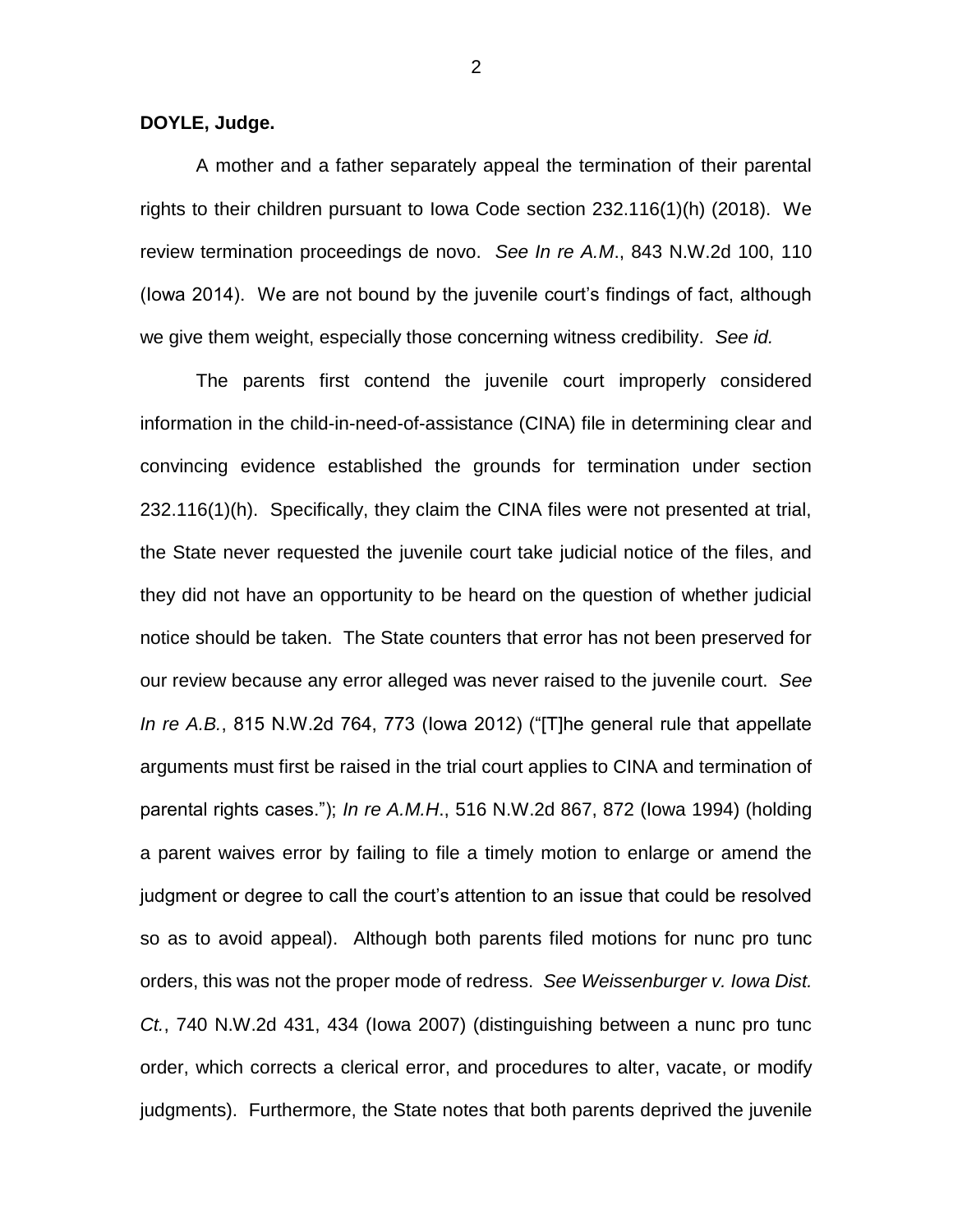court of jurisdiction to rule on any error alleged by filing a notice of appeal before any ruling was made on their motions. *In re B.L*., 470 N.W.2d 343, 347 (Iowa 1991) ("The general rule is that the trial court loses jurisdiction over the merits of the controversy when an appeal is perfected.").

Even assuming error was preserved and the juvenile court improperly took notice of the CINA files, any error is harmless because de novo review allows us to review the evidence admitted at the termination hearing and reach our own conclusions. *See In re A.K*., 825 N.W.2d 46, 51 (Iowa 2013) (noting that "de novo review of the evidence may promote efficiency when there is an evidentiary error below because we can review the evidence anew, without considering the inadmissible evidence"). In doing so, we find clear and convincing evidence supports terminating both the mother's and the father's parental rights under section 232.116(1)(h). Termination is appropriate under this section when clear and convincing evidence establishes the following:

(1) The child is three years of age or younger.

(2) The child has been adjudicated a child in need of assistance pursuant to section 232.96.

(3) The child has been removed from the physical custody of the child's parents for at least six months of the last twelve months, or for the last six consecutive months and any trial period at home has been less than thirty days.

(4) There is clear and convincing evidence that the child cannot be returned to the custody of the child's parents as provided in section 232.102 at the present time.

Iowa Code § 232.116(1)(h). The first three elements were undoubtedly met, and clear and convincing evidence establishes that the children could not be returned safely to the parents' care at the time of the termination hearing. *See id.* § 232.116(1)(h)(4) (requiring proof the child could not be returned to the parents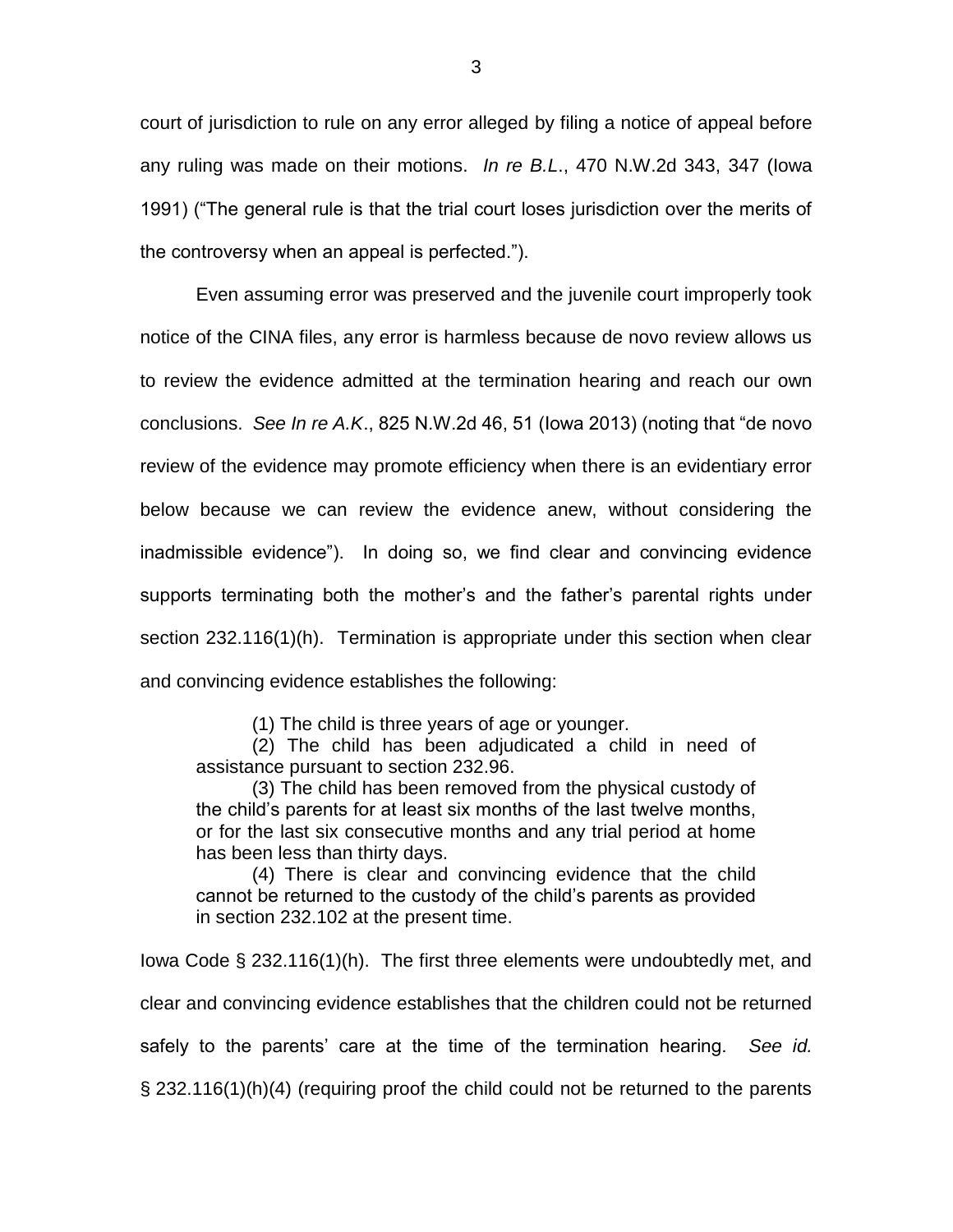"as provided in section 232.102 at the present time"); *In re D.W.*, 791 N.W.2d 703, 707 (Iowa 2010) (interpreting the term "at the present time" to mean "at the time of the termination hearing"); *In re M.M*., 483 N.W.2d 812, 814 (Iowa 1992) ("[A] child cannot be returned to the parent under Iowa Code section 232.102 if by doing so the child would be exposed to any harm amounting to a new child in need of assistance [(CINA)] adjudication.").

The children were removed from the parents' care in August 2016 due to the parents' methamphetamine use. At the termination hearing in April 2018, the father had not completed substance-abuse treatment. He testified he had used drugs sixteen days earlier, and he had been incarcerated for sixteen days. Although the mother successfully completed substance-abuse treatment in January 2018 and claims she has not used methamphetamine since entering treatment, she continued a relationship with the father after her discharge and has since tested positive for marijuana four times. The couple has a history of domestic violence, and these concerns persist with a report of a domestic situation in March 2018. As a result, it is clear the children could not be safely returned to the parents' care at the time of the termination hearing, and the burden of proof required to terminate under section 232.116(1)(h) has been satisfied.

Each parent requests additional time to have the children returned to their care. *See* Iowa Code § 232.104(2)(b) (allowing the court to continue placement of the child for an additional six months if it is determined "that the need for removal of the child from the child's home will no longer exist at the end of the additional six-month period"). However, children are not equipped with pause buttons, and delaying their permanency in favor of the parents is contrary to the children's best

4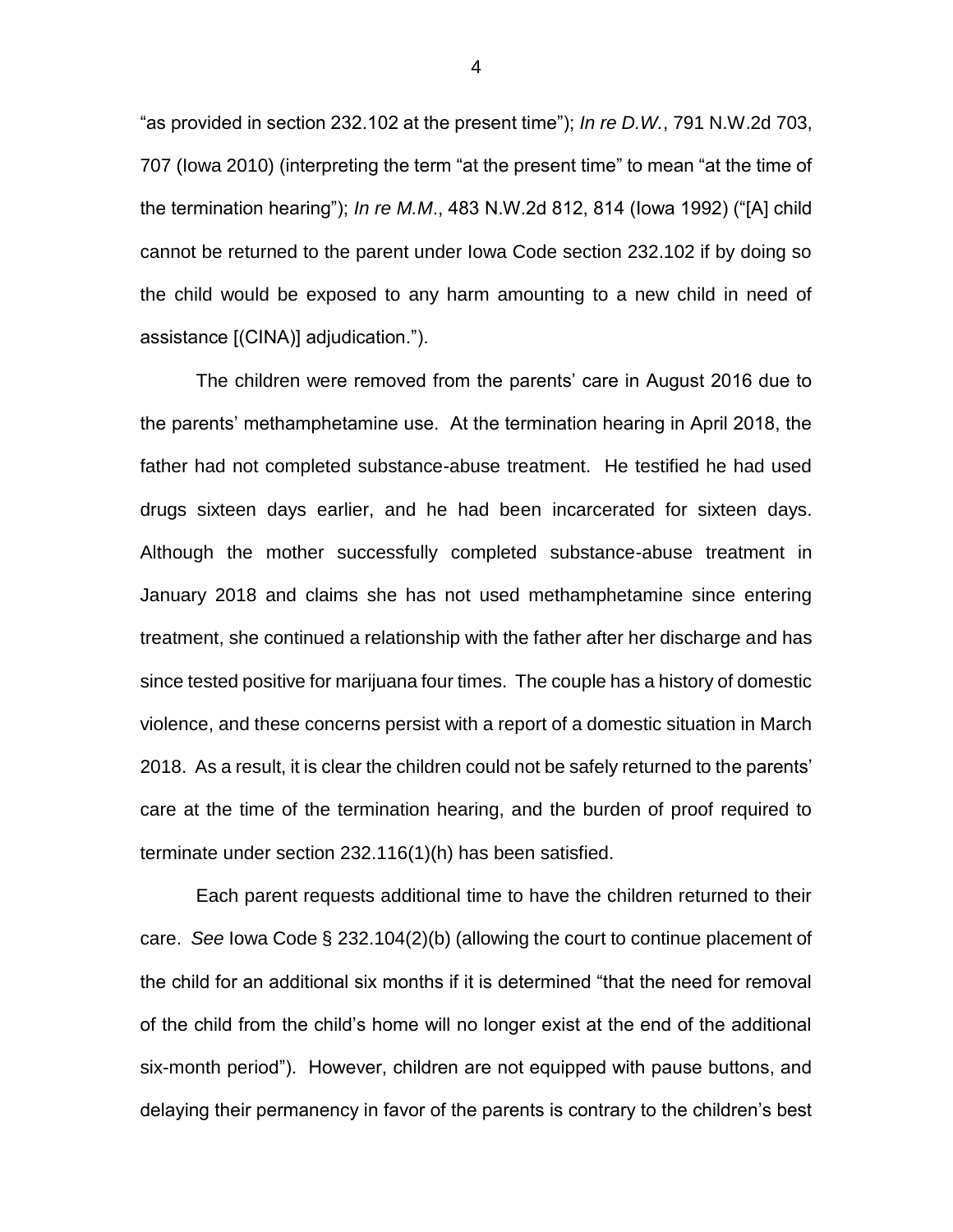interests. *See A.M*., 843 N.W.2d at 112 (noting children must not be deprived permanency on the hope that someday the parent will be able to provide a stable home); *In re A.C.*, 415 N.W.2d 609, 614 (Iowa 1987). Once the grounds for termination have been proved, time is of the essence. *See A.C*., 415 N.W.2d at 614 ("It is unnecessary to take from the children's future any more than is demanded by statute. Stated otherwise, plans which extend the twelve-month period during which parents attempt to become adequate in parenting skills should be viewed with a sense of urgency."); *see also In re R.J.*, 436 N.W.2d 630, 636 (Iowa 1989) (noting that once the time period for reunification set by the legislature has expired, "patience on behalf of the parent can quickly translate into intolerable hardship for the children"). We decline the parents' requests to delay termination.

Finally, both parents contend the State failed to make reasonable efforts to preserve the family by denying their requests for additional visitation with the children. However,

the reasonable efforts requirement is not viewed as a strict substantive requirement of termination. Instead, the scope of the efforts by the [department of Human Services (DHS)] to reunify parent and child after removal impacts the burden of proving those elements of termination which require reunification efforts. The State must show reasonable efforts as a part of its ultimate proof the child cannot be safely returned to the care of a parent.

*In re C.B.*, 611 N.W.2d 489, 493 (Iowa 2000). The DHS denied requests for increased visitation due to the father's lack of engagement in services. Although the mother was informed that her continued relationship with the father would impact her ability to be reunified with the children, she opted to continue the relationship. Because the record shows that in spite of the efforts made to

5